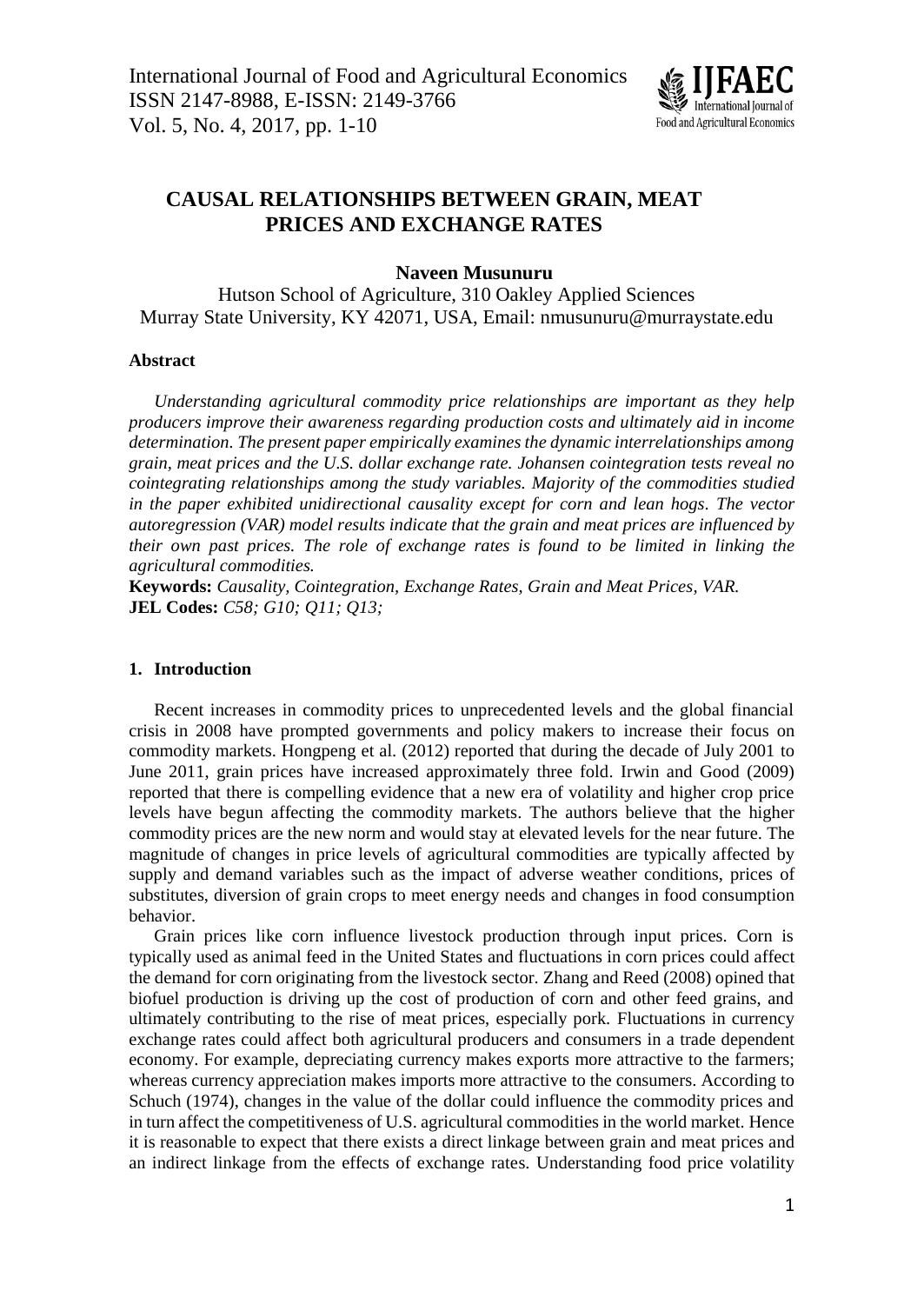especially grain and meat prices and their linkages are important both for producers and consumers. Producers are affected by increased costs of production, and return uncertainty whereas consumers face continually upward spiraling food prices at the retail level.

Majority of the studies pertaining to commodity price relationships in agriculture typically focus on cointegration between grain and crude oil prices (See Campiche et al. 2007; Muhammed and Kebede 2009; Saghaian 2010; Pavel and D'Artis 2011).The findings of the earlier literature reveal a mixed relationship between oil and commodity markets. Some studies reported unidirectional price linkages from crude oil to agricultural commodities citing the development of biofuel sectors the main contributor for linkage (Saghaian, 2010; Hongpeng et al. 2012); while others indicated a bi-directional relationship (Kong et al. 2012; Nazlioglu et al. 2013). Some studies found no relation between the energy and food sector (Campiche et al. 2007; Zhang and Reed, 2008; Yu et al. 2006; Harri and Hudson, 2009). Studies showed that the strength of relationship or the lack of it between crude oil and agricultural commodities largely depended on the commodities of choice (food grains, softs or vegetable oils), and the nature of data (length, frequency) used for the analysis. Very few studies analyzed the effects of exchange rates on grain prices (Abbott et al. 2008; Harri et al. 2009). There is no comprehensive study in the present literature exploring the linkages between grain, and meat prices and exchange rates.

The purpose of the present paper is to understand causal relationships and dynamic interactions among grain, meat prices and the dollar exchange rate by employing a series of econometric tests. First, Augmented Dickey-Fuller (ADF) tests are employed to examine the presence of non-stationarity in the data series. Besides the traditional VAR analysis, this study incorporates impulse response analysis to investigate the dynamic interactions between markets. Granger causality tests are applied to examine the causal structures among the study variables. The outcome of this study would be useful for farmers in properly designing their marketing plans and developing appropriate hedging strategies. Investors and fund managers could benefit from commodity price linkages by creating an optimal portfolio for market returns.

The remainder of the paper is organized as follows: Section 2 deals with the methodological aspects of the price relationships including vector autoregression, cointegration and granger causality. Section 3 describes the nature of data used in the paper, Section 4 deals the results and finally Section 5 concludes the paper.

# **2. Methodology**

Multivariate time series models, especially the vector autoregression (VAR) models are commonly used for describing the dynamic behavior of interrelated time series and for forecasting.

#### **2.1 Vector Autoregression**

VAR approach was first proposed by Sims (1980), as an alternative to simultaneous equation models to the macroeconomic data analysis.

Following Zivot and Wang (2006), let  $z_t = (z_{1t}, z_{2t}, ..., z_{nt})'$  denote a  $(n \times 1)$  vector of time series variables. The basic  $p$ -lag vector autoregressive  $(VAR(p))$  model takes the following form:

$$
z_t = c + \phi_1 z_{t-1} + \phi_2 z_{t-2} + \dots + \phi_p z_{t-p} + \varepsilon_t, t = 1, \dots, T
$$
\n<sup>(1)</sup>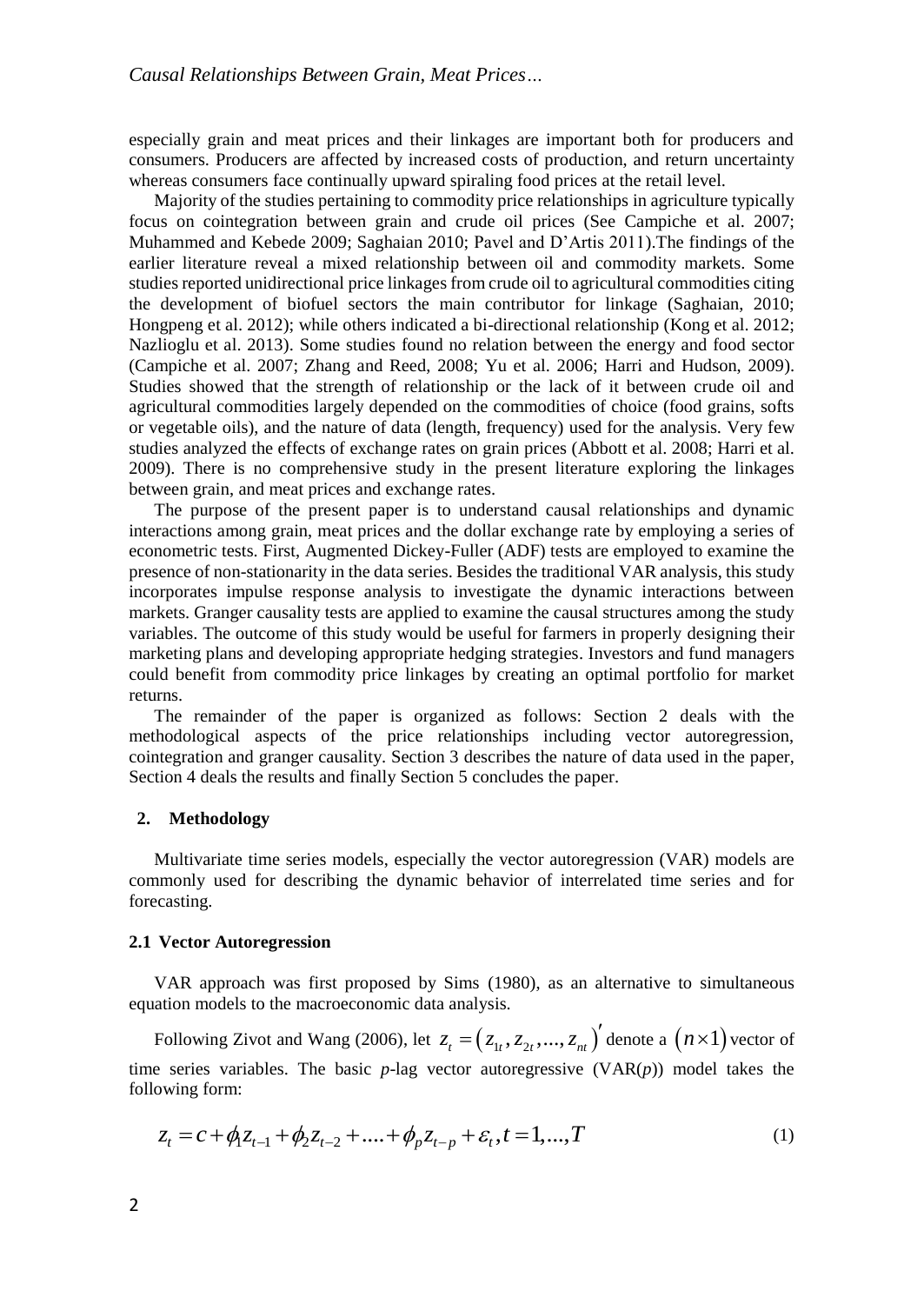Where  $\phi_i$  are  $(n \times n)$  coefficient matrices and  $\varepsilon_i$  is an  $(n \times 1)$  unobservable zero mean white noise vector process.

A bivariate VAR(2) model when represented in vector form:

$$
\begin{pmatrix} z_{1t} \ z_{2t} \end{pmatrix} = \begin{pmatrix} c_1 \ c_2 \end{pmatrix} + \begin{pmatrix} \phi_{1,11} & \phi_{1,12} \\ \phi_{1,21} & \phi_{1,22} \end{pmatrix} \begin{pmatrix} z_{1t-1} \ z_{2t-1} \end{pmatrix} + \begin{pmatrix} \phi_{2,11} & \phi_{2,12} \\ \phi_{2,21} & \phi_{2,22} \end{pmatrix} \begin{pmatrix} z_{1t-2} \ z_{2t-2} \end{pmatrix} + \begin{pmatrix} \varepsilon_{1t} \ \varepsilon_{2t} \end{pmatrix}
$$
  
\nor  
\n
$$
z_{1t} = c_1 + \phi_{1,11} z_{1t-1} + \phi_{1,12} z_{2t-1} + \phi_{2,11} z_{1t-2} + \phi_{2,12} z_{2t-2} + \varepsilon_{1t}
$$
  
\n
$$
z_{2t} = c_2 + \phi_{1,21} z_{1t-1} + \phi_{1,22} z_{2t-1} + \phi_{2,21} z_{1t-1} + \phi_{2,22} z_{2t-1} + \varepsilon_{2t}
$$
 (2)

#### **2.2. Johansen Cointegration**

Cointegration is considered to be a powerful technique for investigating common trends in multivariate time series. When variables are cointegrated, it implies that the variables have a long term relationship between them. The two commonly used statistical tests for cointegration analysis include the Engle and Granger (1987) approach and Johansen's (1988) multivariate vector autoregression approach. The present paper applies cointegration tests developed by Johansen (1988).

Consider a vector autoregression model,  $VAR(p)$  for the  $(n \times 1)$  vector  $z_t$ .

$$
z_t = \omega D_t + \phi_1 z_{t-1} + \dots + \phi_p z_{t-p} + \varepsilon_t, t = 1, \dots, T
$$
\n(3)

Where  $Z_t$  is a vector of non-stationary I(1) variables,  $D_t$  represents deterministic terms (constant, trend, seasonal dummies etc.,) and  $\varepsilon$ <sub>t</sub> represents innovations. The VAR equation in the above can be written in vector error correction form by subtracting  $Z_t$ <sub>*t*</sub> from both sides:

$$
\Delta z_t = \omega D_t + \phi z_{t-1} + \Gamma_1 \Delta z_{t-1} + \dots + \Gamma_{p-1} \Delta z_{t-p+1} + \varepsilon_t
$$
  
\nWhere  $\phi = \phi_1 + \dots + \phi_p - I_n$  and  $\Gamma_k = -\sum_{j=k+1}^p \phi_j, k = 1, \dots, p-1$  (4)

The number of cointegrating relations (*r*) can be calculated using Johansen's Trace statistic. The statistic is given by:

$$
LR_{trace}\left(r_0\right) = -T\sum_{i=r_0+1}^{n} \ln\left(1 - \hat{\lambda}_i\right) \tag{5}
$$

Where *T* is the number of observations and  $\lambda_i$  are the eigenvalues.

### **2.3. Granger Causality**

In order to evaluate the nature of relationship between grain, meat prices and exchange rates, Granger causality tests (1988) were employed. The purpose of Granger causality is to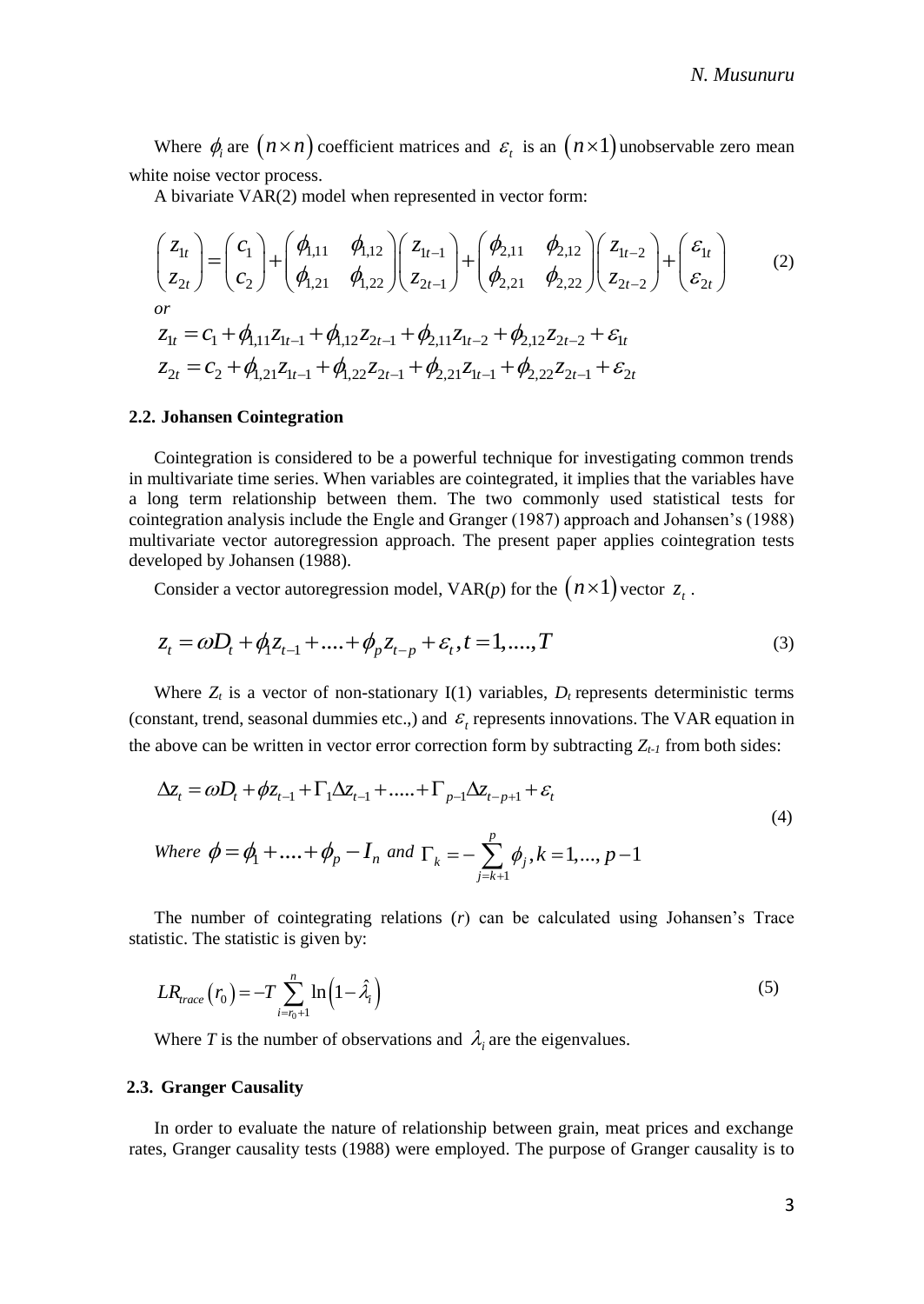evaluate the predictive capacity of a single variable on other variables of the system. Presence of Granger causality offers insights into the nature of commodity returns and can be used as a basis for predicting time series models (Alexander, 2001).For a bivariate system of stationary time series  $\{x_t\}$  and  $\{y_t\}$ , the variable *x* is said to Granger cause *y* if we can better forecast *y* using lagged values of *x*, even after lagged y variables are taken into account.

Following Alexander (2001), consider a VAR (*p*) model for *x* and *y* which can be represented as:

$$
x_{t} = \phi_{1} + \sum_{i=1}^{p} \alpha_{1i} x_{t-i} + \sum_{i=1}^{p} \beta_{1i} y_{t-i} + \varepsilon_{1t}
$$
\n(6)

$$
y_t = \phi_2 + \sum_{i=1}^p \alpha_{2i} x_{t-i} + \sum_{i=1}^p \beta_{2i} y_{t-i} + \varepsilon_{2t}
$$
 (7)

The test for Granger causality from  $x$  to  $y$  is an F test for the joint significance of  $\alpha_{21}, \ldots, \alpha_{2p}$ . Similarly, the test for Granger causality from *y* to *x* is for the joint significance of  $\beta_{11,} \dots, \beta_{1p}$ .

### **3. Data**

Futures price data used in the present paper include monthly settlement prices for corn, live cattle and lean hogs for the period of January 1993 to December 2016. The present study used continuous futures prices calculated from the settlement prices in order to eliminate price distortions caused by price gaps between expiring contracts and the next futures contracts. Corn is traded on the Chicago Board of Trade (CBOT), whereas live cattle and lean hogs are traded on the Chicago Mercantile Exchange (CME). Exchange rate data used in the study is the trade weighted average of the value of the U.S. dollar against major currencies of U.S. trading partners. Overall, the study sample comprises of 288 observations for conducting the analysis.

# **4. Results**

Table 1 reports the descriptive statistics of the variables used in the study: corn, live cattle, lean hogs and exchange rate, while Figure 1 shows the graphical plots of the same variables. The descriptive statistics show the average prices, maximum, minimum values, standard deviation of prices, skewness, kurtosis and Jarque-Bera statistics. The difference between the maximum and minimum values shows the price range of the commodities during the study period. The results show that corn monthly prices ranged from \$1.80/bu. to \$8.06/bu., live cattle prices ranged from \$0.57/lb. to \$1.68/lb.; lean hogs prices varied from \$0.28/lb. to \$1.32/lb. for the length of the study. At the same period, the exchange rate fluctuated from 72.16 to 120.59. The standard deviation measures the risk or volatility associated with the crop returns. The commodity price series display non-zero skewness and excess kurtosis. From Figure 1, it is evident that significant price differences exists among all the four commodities under investigation. Price indices for all the agricultural commodities have risen during the study period; however during the last few years, after witnessing the boom, the commodity prices seem to be softening.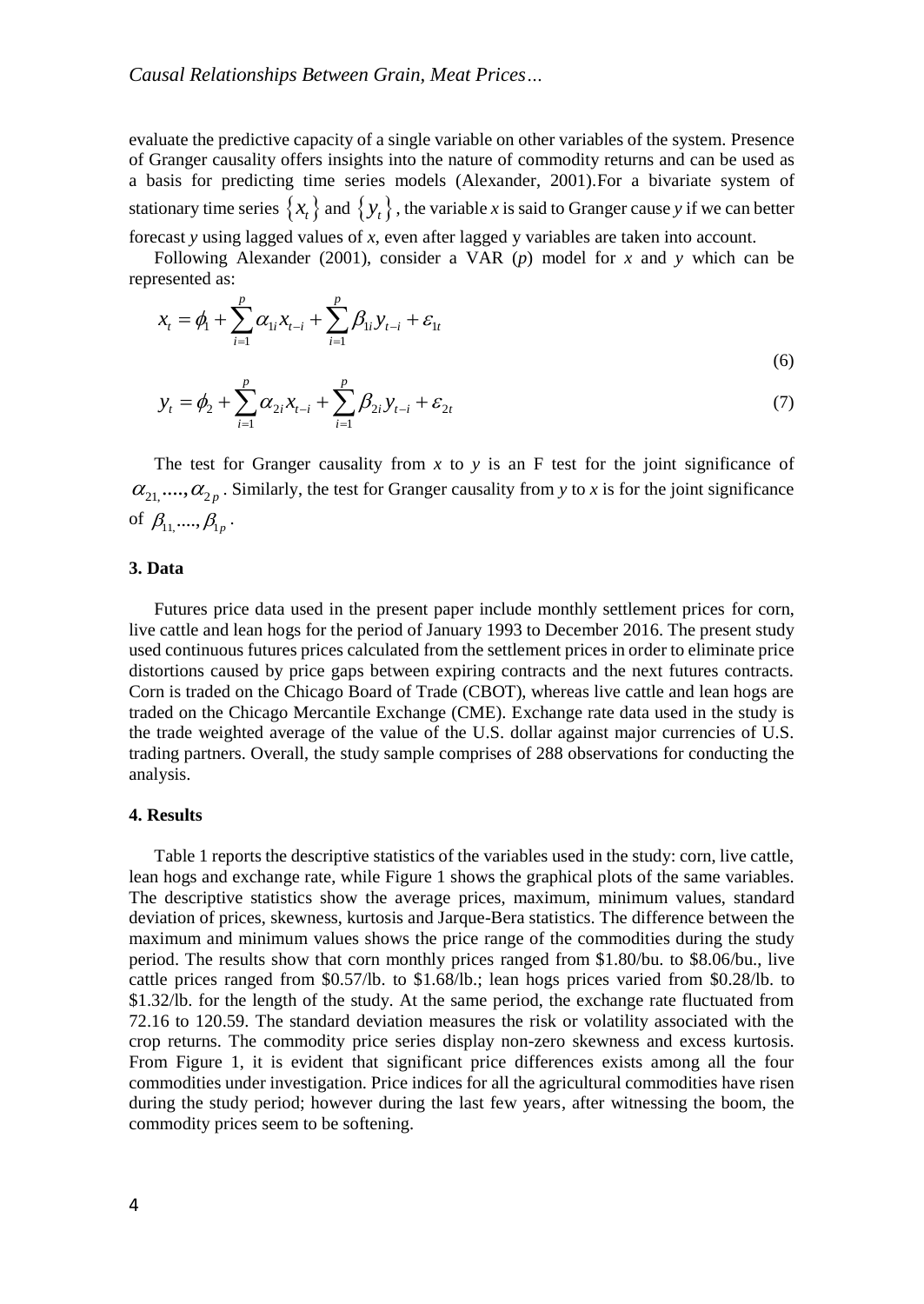| <b>Statistic</b> | Corn   | <b>Live Cattle</b> | <b>Lean Hogs</b> | <b>Exchange Rate</b> |
|------------------|--------|--------------------|------------------|----------------------|
| Mean             | 344.72 | 90.76              | 65.14            | 90.77                |
| Maximum          | 806.50 | 168.87             | 132.65           | 120.59               |
| Minimum          | 180.25 | 57.35              | 28.55            | 72.16                |
| Std. Dev         | 153.46 | 26.26              | 17.42            | 11.08                |
| <b>Skewness</b>  | 1.26   | 1.01               | 0.72             | 0.69                 |
| Kurtosis         | 3.73   | 3.13               | 3.78             | 2.90                 |
| Jarque-Bera      | 83.69  | 50.17              | 32.73            | 22.97                |

**Table 1. Descriptive Statistics of the Time Series Variables**



**Figure 1. Monthly Price Series of the Agricultural Commodities, and Exchange Rate**

Application of the Granger causality test requires that all time series data are stationary; otherwise the inference might be spurious because the test statistics will have nonstandard distributions. Researchers over the years have proposed numerous methods for testing stationarity and the Augmented Dickey-Fuller (ADF) test developed by Dickey and Fuller (1979, 1981) is one of the most widely used measures in econometric literature. ADF tests the null hypothesis that the series are non-stationary (i.e., presence of a unit root), and the alternative hypothesis that they are stationary (i.e., absence of a unit root). Table 2 shows the results of the Augmented Dickey Fuller (ADF) tests for unit roots of the variables for both the levels and first differences. The results indicate that the null hypothesis of unit root is not rejected for the levels indicating the presence of non-stationarity in the data series. However, the ADF tests on the differenced variables show that the data series is stationary. The results show that all the variables in the data are integrated and of the same order, I(1). Hence we proceed for formal tests for cointegration to see whether any combinations of the variables are cointegrated.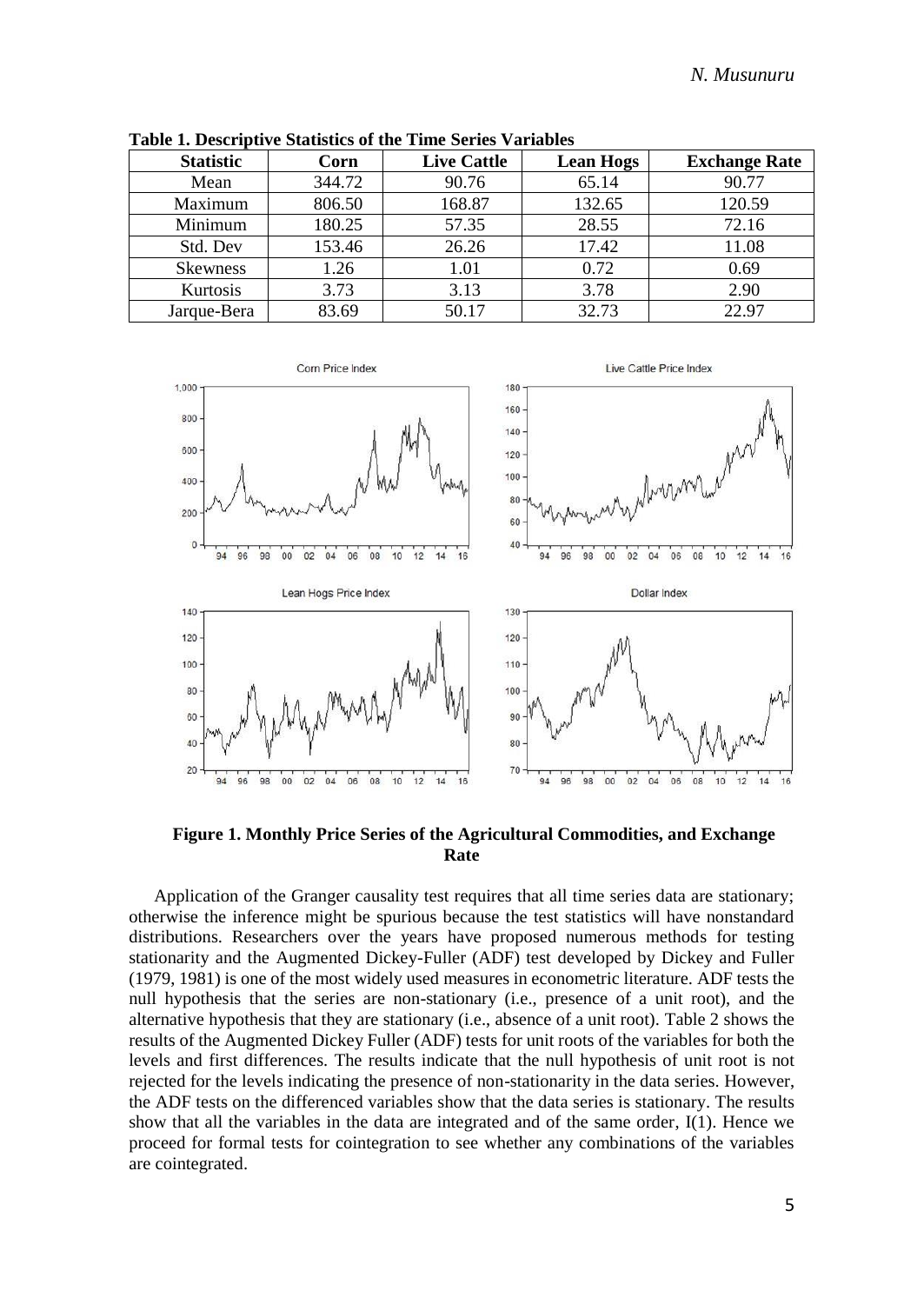| <b>Variables</b> | <b>Test Results for</b><br><b>Variables in Levels</b> | p-values for<br><b>Variables in Levels</b> | <b>Test Results after</b><br><b>First Differencing</b> |
|------------------|-------------------------------------------------------|--------------------------------------------|--------------------------------------------------------|
| Corn             | $-2.56$                                               | 0.29                                       | $-17.49*$                                              |
| Live Cattle      | $-3.10$                                               | 0.11                                       | $-10.82$ <sup>*</sup>                                  |
| Lean Hogs        | $-2.37$                                               | 0.15                                       | $-18.03*$                                              |
| <b>FX</b> Rate   | $-1.92$                                               | ) 63                                       |                                                        |

**Table 2. Augmented Dickey Fuller (ADF) Test Results**

**Note:** \* indicate significance at 1% level

Johansen's cointegration test was applied to examine whether the selected variables share the same stochastic trend and consequently whether a stable long-run linkage exists between them. The Johansen's test reports two tests for cointegration: trace test (designed to test the presence of *r* cointegrating vectors) and max-eigen value test (designed to test the hypothesis of *r* cointegrating vectors in  $r+1$  cointegrating vectors). Table 3 shows the results of trace test statistic, 5% critical value and the corresponding p-value. The test results show that there is no cointegration among the study variables as indicated by the high p-values. The cointegration results reveal that only short run dynamic interactions exist and there is no stable, long run equilibrium relationship among corn, live cattle, lean hogs and exchange rates.

| $H_0$ : Rank = r | <b>Trace Statistic</b> | 5% Critical Value | <b>Probability</b> |
|------------------|------------------------|-------------------|--------------------|
| $r=0$            | 55.11                  | 63.87             |                    |
|                  | 27.05                  | 12.92             | 0.67               |
|                  | רר ר                   | 25.87             | 0.79               |
|                  |                        |                   |                    |

**Table 3. Johansen Cointegration Test Results**

**Note***: r* represents the number of linearly independent cointegrating vectors. \*Trace test indicates no cointegration at the 5% level

The Johansen's cointegration test results as reported in Table 3 imply that short run dynamics exist between grain, meat prices and exchange rates. Hence, the commodity prices could be better modeled through the vector auto regression (VAR) system than the vector error correction model (VECM). The VAR model is estimated by using the same lag length (lag=2) which was employed in the previous cointegration test. Table 4 shows the results of the VAR model estimates. Form the table, it is evident that all the commodities (corn, live cattle, lean hogs) and exchange rates are positively related to their own lags. The only exception is the exchange rate which is positively related to its first lag, but is negatively related to the second lag. The results also show that corn is related to the first and second lags of lean hogs and live cattle are related to the second lag of lean hogs.

Pairwise Granger causality tests are conducted to understand the causal relations among the variables and the results are summarized in Table 5. A unidirectional causal influence from corn prices to lean hogs is observed at 5% level of significance. The results show that live cattle prices granger cause corn and lean hogs prices. F-statistics show that the null hypothesis of lean hogs prices do not granger cause corn is rejected at 1% significance level. This result is confirmed by previous VAR results in Table 4, where past values of lean hogs influence current values of corn. Furthermore, changes in exchange rates influence corn and lean hogs prices. While the majority of the price relationships reported here are unidirectional, the results suggest a bidirectional relationship between corn and lean hogs prices. The reported F-statistics and p-values suggest that live cattle and exchange rate markets do not have any causal relationship.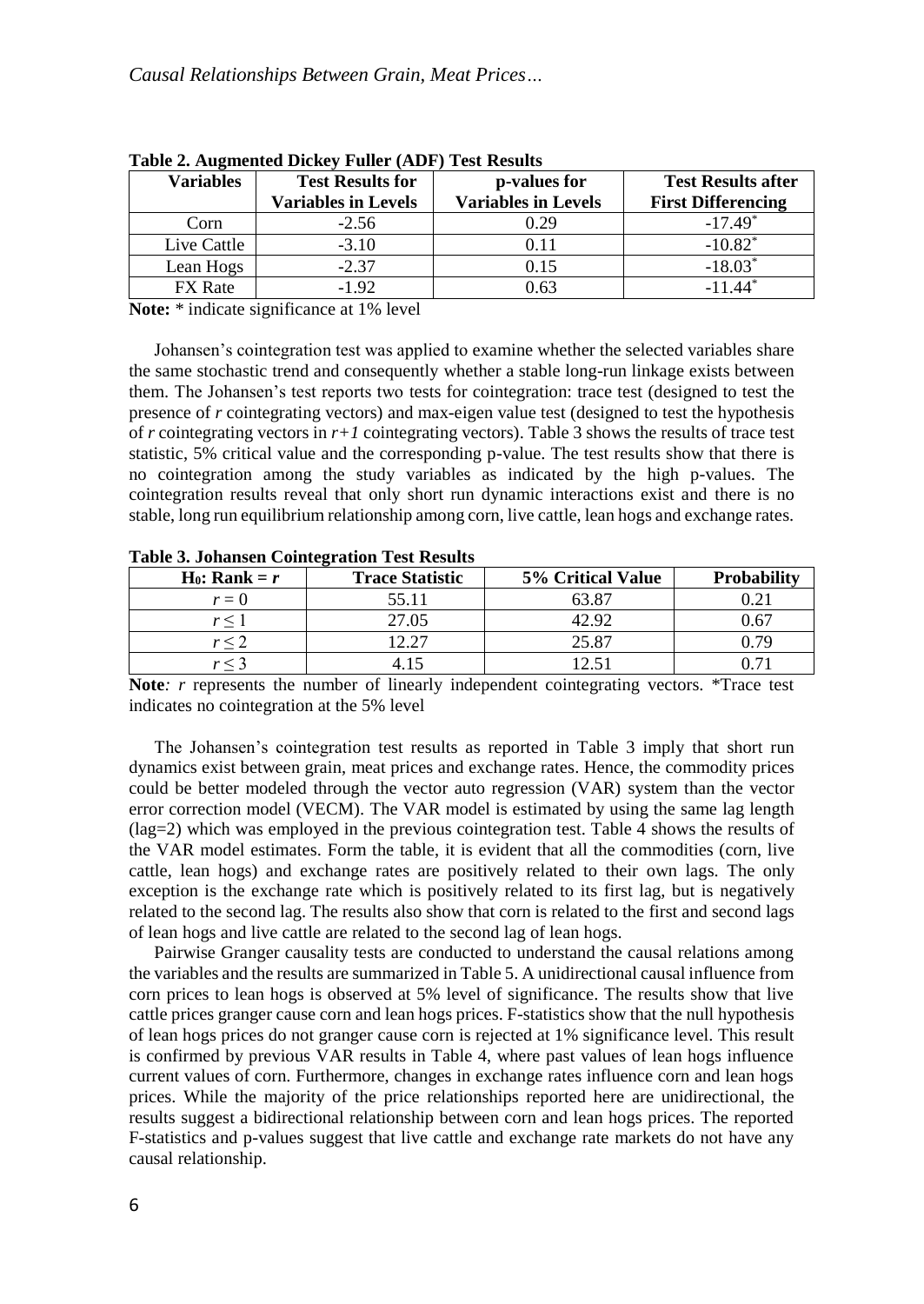|                          | Corn      | <b>Live Cattle</b> | Lean        | <b>FX</b> Rate |
|--------------------------|-----------|--------------------|-------------|----------------|
|                          |           |                    | <b>Hogs</b> |                |
| Constant                 | 81.018*   | 5.842              | 1.447       | 2.095          |
|                          | (38.63)   | (4.33)             | (6.41)      | (1.41)         |
| $Corn_{t-1}$             | $0.873*$  | $-0.001$           | 0.004       | $-0.002$       |
|                          | (0.06)    | (0.006)            | (0.01)      | (0.002)        |
| $Corn_{t-2}$             | 0.057     | 0.004              | $-0.002$    | 0.002          |
|                          | (0.06)    | (0.006)            | (0.01)      | (0.002)        |
| Live Cattle $_{t-1}$     | 0.785     | $1.006*$           | 0.139       | 0.011          |
|                          | (0.56)    | (0.06)             | (0.09)      | (0.02)         |
| Live Cattle $_{t-2}$     | $-0.513$  | $-0.075$           | $-0.017$    | $-0.032$       |
|                          | (0.58)    | (0.06)             | (0.09)      | (0.02)         |
| Lean $Hogs_{t-1}$        | 1.288*    | $-0.063$           | $0.774*$    | 0.012          |
|                          | (0.38)    | (0.043)            | (0.06)      | (0.01)         |
| Lean $Hogs_{t-2}$        | $-1.603*$ | $0.097*$           | 0.043       | 0.007          |
|                          | (0.38)    | (0.04)             | (0.06)      | (0.01)         |
| FX Rate <sub>t-1</sub>   | 0.991     | $-0.157$           | 0.399       | $1.281*$       |
|                          | (1.65)    | (0.18)             | (0.27)      | (0.06)         |
| $FX$ Rate <sub>t-2</sub> | $-1.679$  | 0.118              | $-0.403$    | $-0.303*$      |
|                          | (1.66)    | (0.18)             | (0.27)      | (0.06)         |

**Table 4. Vector Auto Regression (VAR) Parameter Estimates**

**Note:** \*denote significance at 5% significance level. Values in parenthesis below parameter estimates indicate standard errors.

| Table 5. Pairwise Granger Causanty Test Results |                     |           |  |
|-------------------------------------------------|---------------------|-----------|--|
| <b>Null Hypothesis</b>                          | <b>F-Statistics</b> | p-value   |  |
| Corn $\cancel{\preceq}$ LC                      | 1.14                | 0.33      |  |
| Corn $\cancel{\Rightarrow}$ LH                  | $2.39***$           | 0.05      |  |
| Corn $\neq$ FX                                  | 0.50                | 0.72      |  |
| LC $\neq$ Corn                                  | $4.87***$           | 0.00      |  |
| $LC \not\supseteq LH$                           | $6.62***$           | $4.0E-05$ |  |
| LC $\cancel{\Rightarrow}$ FX                    | 0.60                | 0.66      |  |
| LH $\cancel{\Rightarrow}$ Corn                  | $6.68***$           | $4.0E-05$ |  |
| LH $\cancel{\preceq}$ LC                        | 1.46                | 0.21      |  |
| LH $\cancel{\Rightarrow}$ FX                    | 1.49                | 0.20      |  |
| $FX \not\supseteq$ Corn                         | $2.23*$             | 0.06      |  |
| $FX \not\supseteq LC$                           | 1.68                | 0.15      |  |
| $FX \ncong LH$                                  | $2.79**$            | 0.02      |  |

**Table 5. Pairwise Granger Causality Test Results**

**Notes:**  $\cancel{\Rightarrow}$  implies "does not granger cause"  $X \cancel{\Rightarrow} Y$  means variable X does not Granger cause Y. \*\*\* denote 1% significance level, \*\* 5% significance level, \* 10% significance level.

In order to analyze the magnitude of the response of shock on the grain, meat prices and exchange rates, a 24 period impulse response function analysis is conducted and their results are presented in Figure 2. The impulse response function shows how a shock to one variable affects itself and the other variables in the VAR system over time while holding all other external effects constant. The responses of corn to unexpected orthogonal shocks to the other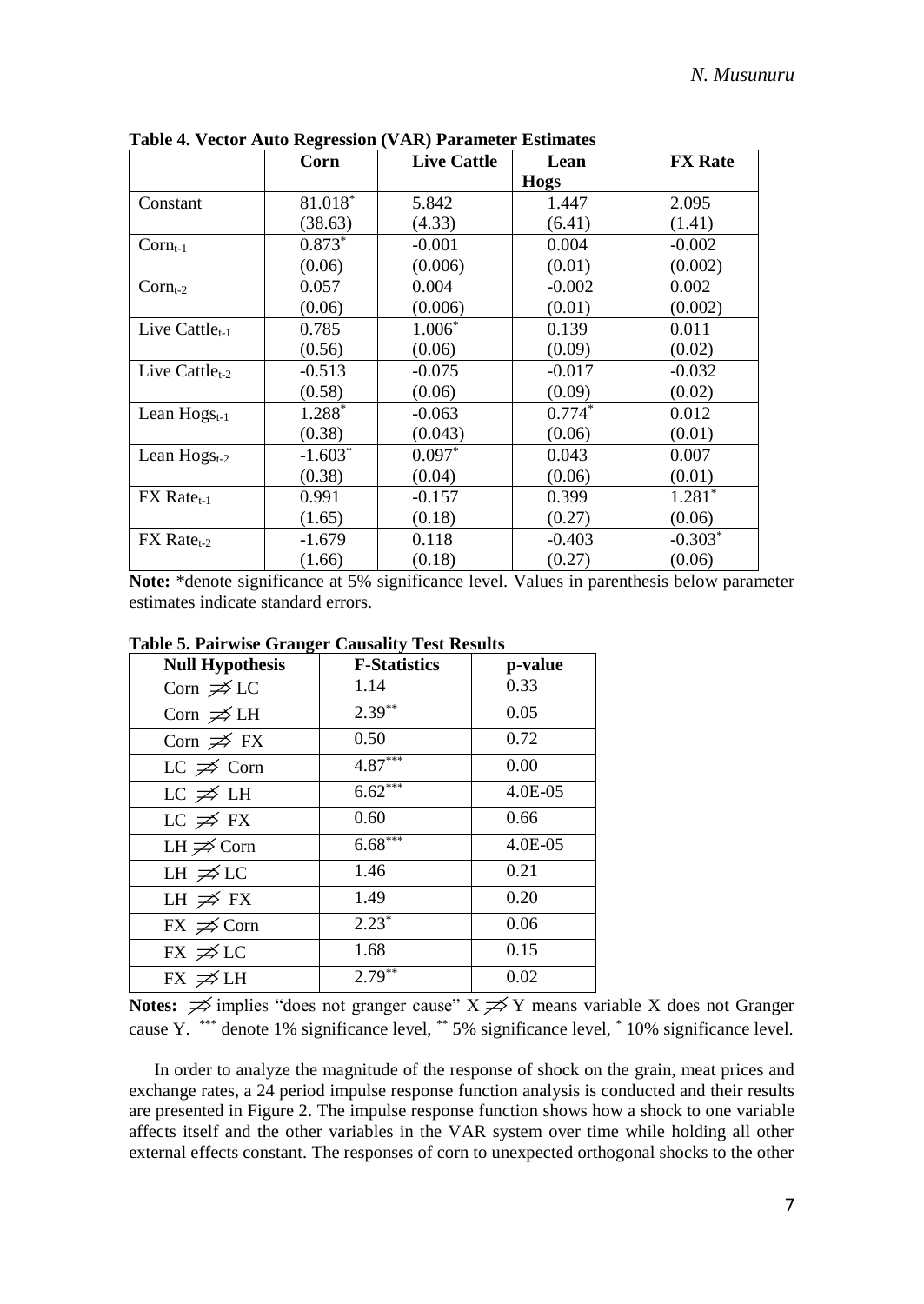variables are given in the first row of the Figure 2. From the figure, it is evident that corn reacts positively to unexpected shocks to lean hogs and exchange rate. This initial reaction is short lived and lasts only up to 5 months. The responses of live cattle to the orthogonal shocks are given in the second row of the figure. Live cattle responds positively to an unexpected shock to corn and lean hogs; and responds negatively to shocks to exchange rate. Lean hogs respond positively to shocks to corn. Finally, the fourth row gives the responses of exchange rate to the orthogonal shocks. Exchange rate reacts negatively to a shock to both corn and live cattle. However, the negative shock effect is short lived for corn.



Orthogonal Impulse Response Function

**Figure 2. Orthogonal Impulse Response Function Results**

# **5. Conclusion**

The purpose of the present paper is to investigate whether grain, meat prices and exchange rates are interrelated by employing a series of econometric tests. The results of the Granger causality tests show that a bidirectional relationship exists between corn and lean hog prices. Unidirectional causality was found from live cattle prices to corn and lean hog prices. When the Johansen approach is considered for the presence of long-run interrelationships, empirical results showed that there is no cointegration among study variables and consequently confirmed the existence of only short run dynamics between grain and meat prices and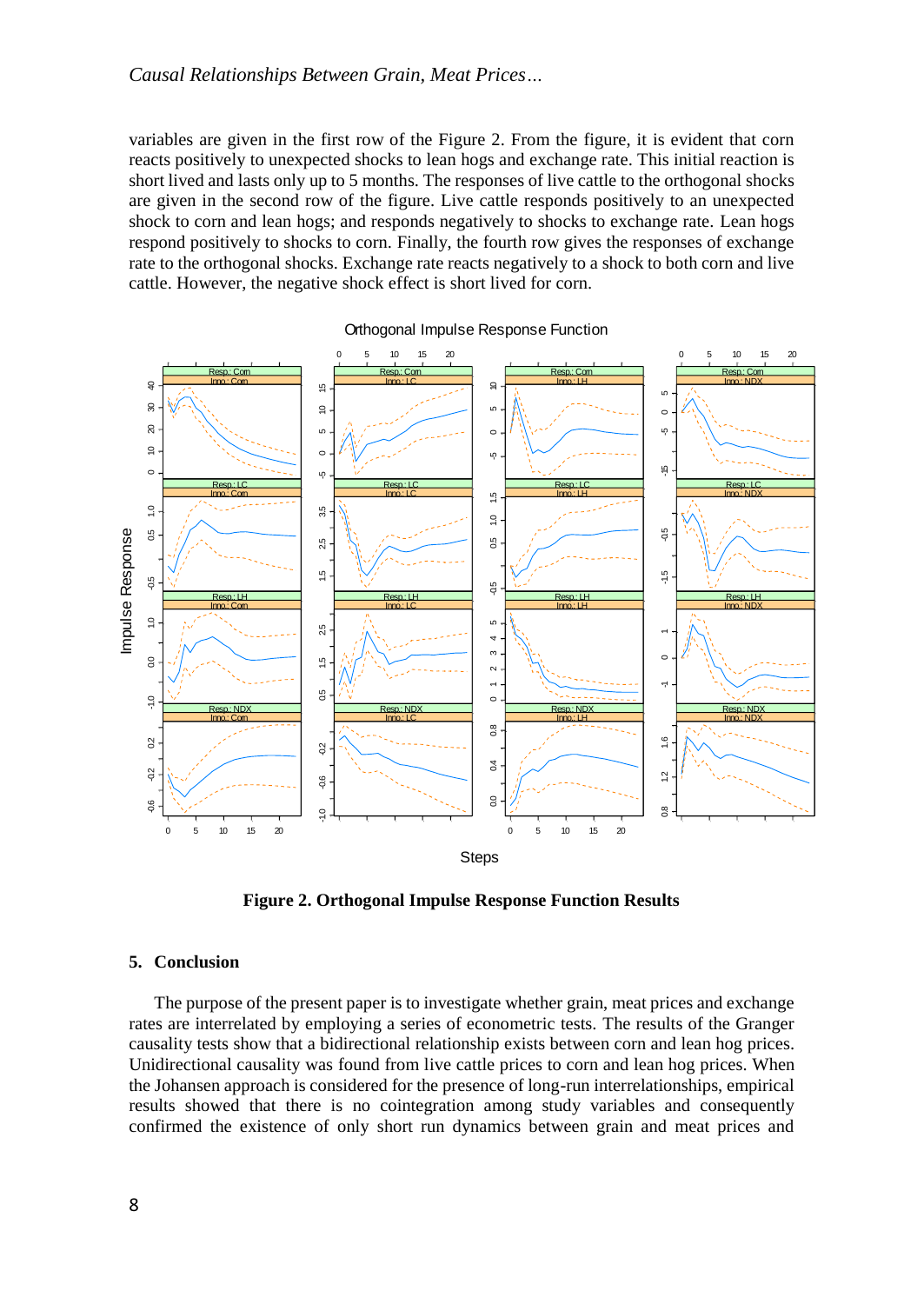exchange rates. The impulse response functions based on VAR models confirm that the agricultural commodity prices respond to shocks originating from other markets.

Fluctuations in grain prices like corn which typically used as an input in livestock production would influence the meat prices as well. Changes in the prices of agricultural products like meats and grains, and fluctuations in quantities exported or imported through the strength or weakness of the U.S. dollar will affect the farm income and ultimately the wellbeing of the farming community. Understanding these inter commodity price linkages will help farmers in properly designing their hedging programs, adjusting the marketing strategies based on prevailing market conditions thereby improving returns while minimizing risk. Market investors could also benefit from studying price linkages, as it helps them better understand how shocks in one market could affect other markets.

# **References**

- Abbott, P. C., Hurt, C. & Tyner, W.E. (2008). *What's Driving Food Prices?* Farm Foundation, Oak Brook, IL.
- Alexander, C. (2001). *Market Models: A Guide to Financial Data Analysis.* Wiley, New York.
- Campiche, J.L., Bryant, H.L., Richardson, J.W., & Outlaw, J.L. (2007). *Examining the evolving correspondence between petroleum prices & agricultural commodity prices*. Paper presented at the American Agricultural Economics Association annual meeting, Portland, OR.
- Dickey, D.A., & Fuller, W.A. (1979). Distribution of the estimators for autoregressive time series with a unit root. *Journal of the American Statistical Association, 74*(366), 427-431.
- Dickey, D.A., & Fuller, W.A. (1981). Likelihood ratio statistics for autoregressive time series with a unit root. *Econometrica, 49*(4), 1057-1072
- Engle, R.F., & Granger, C.W.J. (1987). Cointegration and error correction: Representation, estimation, & testing. *Econometrica*, *55*(2), 251 -276.
- Granger, C.W.J. (1988). Some recent development in a concept of causality. *Journal of Econometrics, 39*(1-2), 199-211.
- Harri, A. & Hudson, D. (2009). *Mean &variance dynamics between agricultural commodity prices & crude oil prices.* Paper prepared for presentation at the Economics of Alternative Energy Sources & Globalization, Orlando, Florida.
- Harri, A., Nalley, L., & Hudson, D. (2009).The relationship between oil, exchange rates & commodity prices. *Journal of Agricultural and Applied Economics, 41*(2), 501-510.
- Hongpeng, G., Fan L., Weiguang, Y., & Yinsheng, Y. (2012). Analysis of price trends of crude oil, agricultural commodities and policy choices of biofuels in developing countries. *African Journal of Business Management, 6*(2), 538-547.
- Irwin, S.H., & Good, D.L. (2009). Market instability in a new era of corn, soybean & wheat prices. *Choices* 24, 6-11.
- Johansen, S. (1988). Statistical analysis of cointegration vectors. *Journal of Economic Dynamics & Control, 12*(2-3), 231 -254.
- Kong, M., Han, D.B., & Nayga, R.M. (2012). *Interrelationship & volatility transmission between grain & oil prices*. Paper presented at the Agricultural & Applied Economics Association annual meeting, Seattle, WA.
- Muhammad, A., & Kebede, E. (2009). The emergence of an agro-energy sector: Is agriculture importing instability from the oil sector? *Choices* 24, 12-15.
- Nazlioglu, S., Erdem, C., & Soytas, U. (2013). Volatility spillover between oil & agricultural commodity markets. *Energy Economics* 36, 658-665.
- Pavel, C., & D'Artis, K. (2011). Interdependencies in the energy-bioenergy-food price systems: A cointegration analysis. *Energy Economics* 33, 326-348.